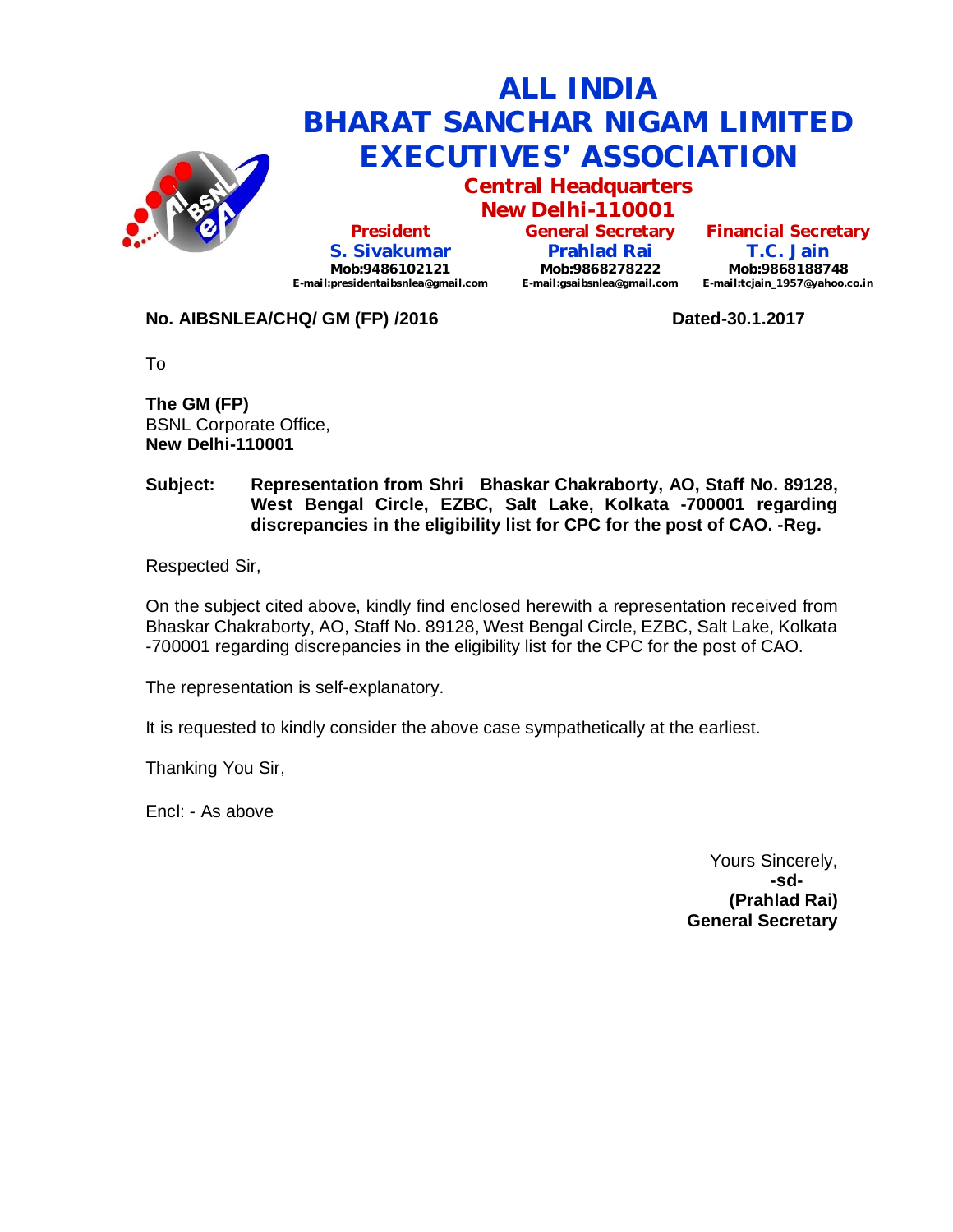

# **ALL INDIA BHARAT SANCHAR NIGAM LIMITED EXECUTIVES' ASSOCIATION**

**Central Headquarters New Delhi-110001**

**President S. Sivakumar Mob:9486102121 E-mail:presidentaibsnlea@gmail.com**

**General Secretary Prahlad Rai Mob:9868278222 E-mail:gsaibsnlea@gmail.com E-mail:tcjain\_1957@yahoo.co.in**

**Financial Secretary T.C. Jain Mob:9868188748**

### **No. AIBSNLEA/CHQ/ GM (FP) /2016 Dated-30.1.2017**

To

**The GM (FP)** BSNL Corporate Office, **New Delhi-110001** 

### **Subject: Representation received from Haryana Circle regarding training of JAO Haryana Circle. -Reg.**

#### **Respected Sir,**

On the subject cited above, kindly find enclosed herewith a representation received from Haryana Circle regarding training of JAO Haryana Circle.

The representation is self-explanatory.

It is requested to kindly consider the above case sympathetically at the earliest.

Thanking You Sir,

Encl: - As above

Yours Sincerely, **-sd- (Prahlad Rai) General Secretary**

**Copy to:**

**1. GM (Recruitment), BSNL CO New Delhi-110001**